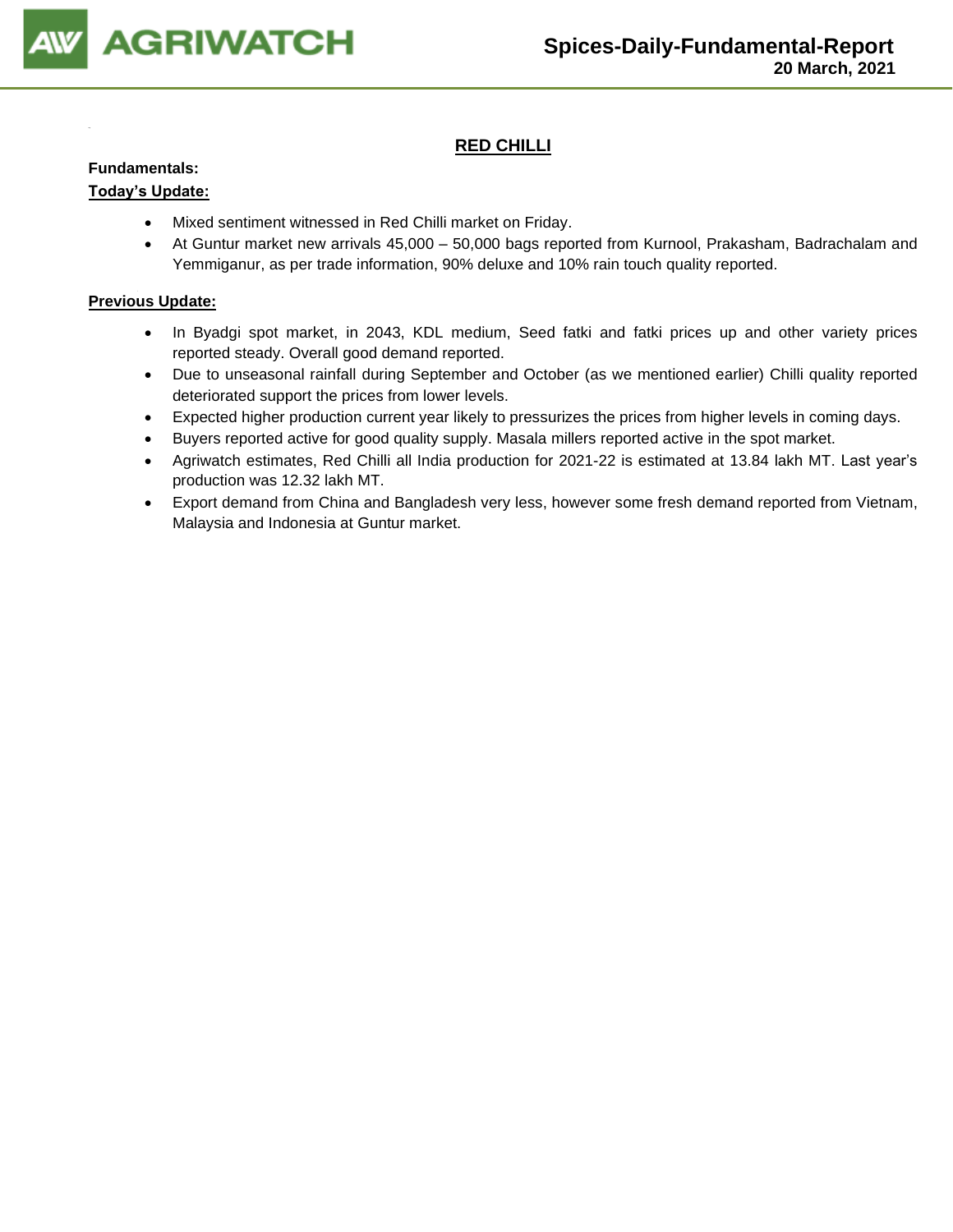

| Red Chilli Spot Market Prices(Loose): (Rs/Qtl) |                                   |                             |               |                |           |           |                              |  |  |
|------------------------------------------------|-----------------------------------|-----------------------------|---------------|----------------|-----------|-----------|------------------------------|--|--|
|                                                |                                   |                             | $19-$         | <b>19-Mar-</b> | 18-Mar-   | 18-Mar-   |                              |  |  |
| <b>State</b>                                   | <b>Centre</b>                     | Grade                       | <b>Mar-21</b> | 21             | 21        | 21        | Change                       |  |  |
|                                                |                                   |                             | Low           | High           | Low       | High      |                              |  |  |
|                                                |                                   | <b>NCDEX Quality</b>        | 11800         | 12200          | 11800     | 12200     | <b>Unch</b>                  |  |  |
| <b>Andhra Pradesh</b>                          |                                   | <b>LCA 334</b>              | 12300         | 12800          | 12300     | 12800     | <b>Unch</b>                  |  |  |
|                                                |                                   | Teja                        | 14500         | 15200          | 14500     | 15200     | <b>Unch</b>                  |  |  |
|                                                |                                   | No. 273                     | 14000         | 14800          | 14000     | 14800     | <b>Unch</b>                  |  |  |
|                                                | <b>Guntur</b><br><b>Benchmark</b> | No. 5                       | 13000         | 14000          | 13000     | 14000     | <b>Unch</b>                  |  |  |
|                                                | market                            | Fatki                       | 8000          | 10000          | 8000      | 10000     | <b>Unch</b>                  |  |  |
|                                                |                                   | <b>Byadgi</b>               | 15500         | 16000          | 15500     | 16000     | <b>Unch</b>                  |  |  |
|                                                |                                   | <b>US 341</b>               | 14500         | 15500          | 14500     | 15500     | <b>Unch</b>                  |  |  |
|                                                |                                   | Denvor Delux                | 14500         | 15500          | 14500     | 15500     | <b>Unch</b>                  |  |  |
|                                                |                                   | Indam <sub>5</sub>          | 13000         | 14000          | 13000     | 14000     | <b>Unch</b>                  |  |  |
|                                                |                                   | Teja                        | 13300         | 14600          | 13500     | 14800     | $-200$                       |  |  |
|                                                |                                   | Wonder Hot                  | 14600         | 16300          | 14800     | 16500     | $-200$                       |  |  |
| Telangana                                      |                                   | 341                         | 12600         | 15600          | 12800     | 15800     | $-200$                       |  |  |
|                                                | Warangal                          | Denvor Delux                | 13700         | 15300          | 13900     | 15500     | $-200$                       |  |  |
|                                                |                                   | Paprika                     | <b>NA</b>     | <b>NA</b>      | <b>NA</b> | <b>NA</b> |                              |  |  |
|                                                |                                   | Fatki                       | 7100          | 9800           | 7300      | 10000     | $-200$                       |  |  |
|                                                |                                   | Teja (Cold storage)         | 13500         | 14700          | 14000     | 14800     | $-100$                       |  |  |
|                                                | Khammam                           | Teja (Non cold storage)     | <b>NA</b>     | <b>NA</b>      | <b>NA</b> | <b>NA</b> | $\blacksquare$               |  |  |
|                                                | <b>Bedia</b>                      | No. 12                      | <b>NA</b>     | <b>NA</b>      | <b>NA</b> | <b>NA</b> |                              |  |  |
|                                                |                                   | <b>Indu 2070</b>            | <b>NA</b>     | <b>NA</b>      | <b>NA</b> | <b>NA</b> | $\blacksquare$               |  |  |
| <b>Madhya Pradesh</b>                          |                                   | Fatki                       | <b>NA</b>     | <b>NA</b>      | 7000      | 8500      | $\blacksquare$               |  |  |
|                                                |                                   | Jhankar                     | <b>NA</b>     | <b>NA</b>      | 12500     | 14000     | $\blacksquare$               |  |  |
|                                                |                                   | Ganesh                      | <b>NA</b>     | <b>NA</b>      | <b>NA</b> | <b>NA</b> |                              |  |  |
|                                                |                                   | Teja(Khamam)                | 16500         | 16500          | 16500     | 16500     | <b>Unch</b>                  |  |  |
|                                                |                                   | M.P. MacoTeja               | <b>NA</b>     | <b>NA</b>      | <b>NA</b> | <b>NA</b> |                              |  |  |
|                                                |                                   | Pala 12                     | <b>NA</b>     | <b>NA</b>      | <b>NA</b> | <b>NA</b> | -                            |  |  |
| <b>Delhi</b>                                   | <b>New Delhi</b>                  | <b>LCA 334</b>              | <b>NA</b>     | <b>NA</b>      | <b>NA</b> | <b>NA</b> | $\blacksquare$               |  |  |
|                                                |                                   | Fatki                       | <b>NA</b>     | <b>NA</b>      | NA        | <b>NA</b> | $\blacksquare$               |  |  |
|                                                |                                   | Packing                     | <b>NA</b>     | <b>NA</b>      | <b>NA</b> | <b>NA</b> |                              |  |  |
|                                                |                                   | Dabbi                       | <b>NA</b>     | <b>NA</b>      | NA        | <b>NA</b> | $\qquad \qquad \blacksquare$ |  |  |
|                                                |                                   | Guntur                      | <b>NA</b>     | <b>NA</b>      | <b>NA</b> | <b>NA</b> | $\blacksquare$               |  |  |
|                                                |                                   | Kaddi                       | <b>NA</b>     | <b>NA</b>      | <b>NA</b> | <b>NA</b> |                              |  |  |
|                                                |                                   | Dabbi Dlx Local             | <b>NA</b>     | <b>NA</b>      | 28000     | 33500     |                              |  |  |
|                                                |                                   | Dabbi Medium Best (Local)   | <b>NA</b>     | <b>NA</b>      | 23000     | 26000     | $\blacksquare$               |  |  |
|                                                |                                   | Dabbi Best (Bellary)        | <b>NA</b>     | <b>NA</b>      | NA        | <b>NA</b> |                              |  |  |
| <b>Karnataka</b>                               | <b>Byadgi</b>                     | <b>KDL Deluxe (Local)</b>   | <b>NA</b>     | <b>NA</b>      | 25000     | 30000     |                              |  |  |
|                                                |                                   | <b>KDL Deluxe (Bellary)</b> | <b>NA</b>     | <b>NA</b>      | <b>NA</b> | <b>NA</b> | $\blacksquare$               |  |  |
|                                                |                                   | <b>KDL Best(Local)</b>      | <b>NA</b>     | <b>NA</b>      | 21000     | 24000     | $\blacksquare$               |  |  |
|                                                |                                   | <b>KDL Best(Bellary)</b>    | <b>NA</b>     | <b>NA</b>      | NA        | <b>NA</b> | $\blacksquare$               |  |  |
|                                                |                                   | <b>KDL Medium</b>           | <b>NA</b>     | <b>NA</b>      | 6500      | 8500      |                              |  |  |
|                                                |                                   | Denvor Deluxe               | <b>NA</b>     | <b>NA</b>      | <b>NA</b> | <b>NA</b> | $\blacksquare$               |  |  |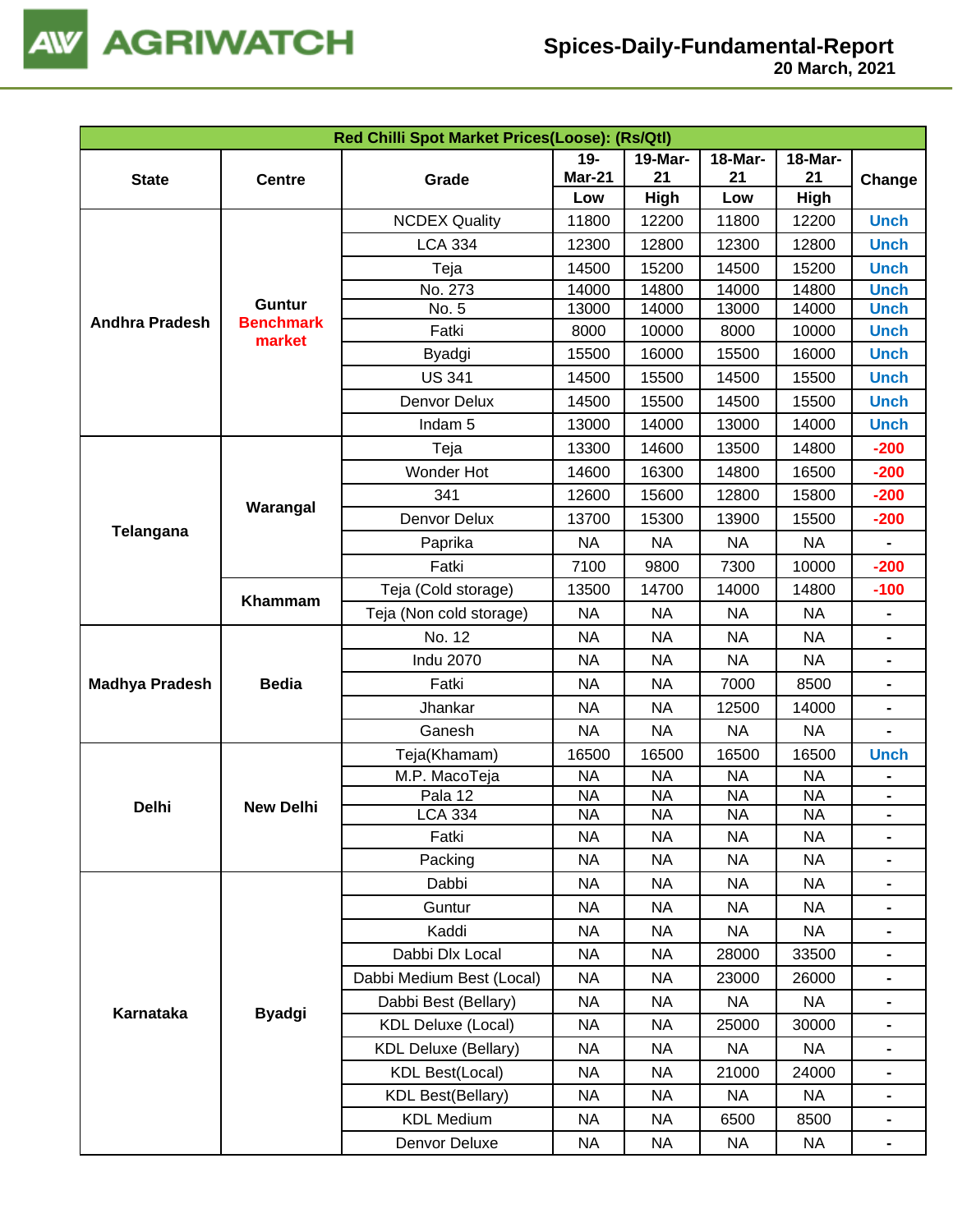**20 March, 2021**

|                |               | 2043                                                             | NA    | NA        | 22000     | 24500 |          |
|----------------|---------------|------------------------------------------------------------------|-------|-----------|-----------|-------|----------|
|                |               | 5531                                                             | NA    | NA        | NА        | NA.   |          |
|                |               | C <sub>5</sub>                                                   | NA    | NA        | NA.       | NA.   |          |
|                |               | <b>KDL Fatki</b>                                                 | NA    | NA        | 2500      | 3500  |          |
|                |               | Seed Fatki                                                       | NA.   | NA        | 5000      | 8000  |          |
|                |               | Arrivals & Off-take in bags (1 bag = 45 Kg), (1 bag = $38Kgs$ )* |       |           |           |       |          |
| <b>State</b>   | <b>Centre</b> | <b>Parameter</b>                                                 |       | 19-Mar-21 | 18-Mar-21 |       | Change   |
| Andhra Pradesh | Guntur        | Arrivals                                                         | 50000 |           | 140000    |       | $-90000$ |
|                |               | Off-take                                                         | 40000 |           | 110000    |       | -70000   |
|                | Warangal      | Arrivals                                                         | 45000 |           | 65000     |       | $-20000$ |
| Telangana      | Khammam       | Arrivals (Cold storage) *                                        |       | 30000     | 45000     |       | $-15000$ |
|                |               | Arrivals (Non cold storage) *                                    |       | NA        | <b>NA</b> |       |          |
| Karnataka      | <b>Byadgi</b> | Arrivals                                                         | NA    |           | 219000    |       |          |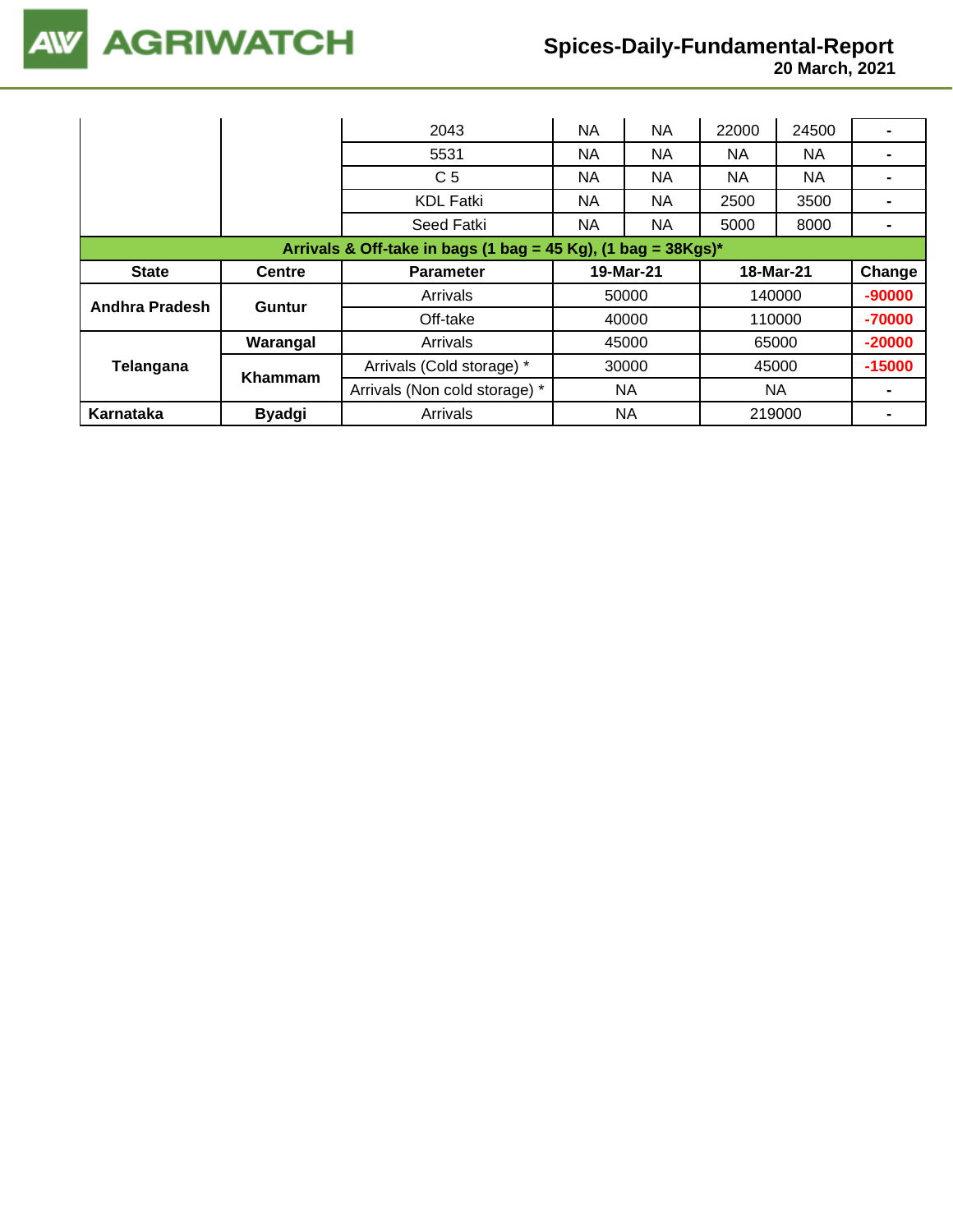

# **TURMERIC**

# **Fundamentals:**

# **Today's Update:**

- Steady to weak sentiment witnessed in Turmeric spot market on Friday.
- Buyers reported inactive in the spot market at higher prices level.
- However, expected lower production current year supported the prices in the spot market from lower levels.

- Due to unseasonal rainfall during September and October, some yield loss news came out from AP, Telangana and Maharashtra also added the bullish sentiment.
- For 2021-22 marketing period, Agriwatch expected 0.62 lakh MT ending stocks (with increasing exports and domestic consumption), which is lower than 0.98 lakh MT from last year, likely to support prices from current level.
- Stockists likely to start release their old stocks in a phase wise manner from current prices level.
- Good domestic demand along with upcountry demand supported the prices.
- Agriwatch estimates, Turmeric all India production for 2021-22 is estimated at 4.46 lakh MT. Last year's production was 4.53 lakh MT.

|                       |                         | <b>Turmeric Spot Market Prices (Loose): (Rs/Qtl)</b> |           |           |                |
|-----------------------|-------------------------|------------------------------------------------------|-----------|-----------|----------------|
| <b>State</b>          | <b>Centre</b>           | Grade                                                | 19-Mar-21 | 18-Mar-21 | Change         |
|                       |                         | Nizam quality                                        | 8000      | 8000      | <b>Unch</b>    |
| Telangana             | <b>Nizamabad</b>        | Double polish finger                                 | 8700      | 8700      | <b>Unch</b>    |
|                       | <b>Benchmark market</b> | Gattah (unpolished)                                  | 7600      | 7600      | <b>Unch</b>    |
|                       |                         | Gattah (double polished)                             | 8500      | 8500      | <b>Unch</b>    |
|                       | Warangal                | Finger                                               | 8000      | 8000      | <b>Unch</b>    |
|                       |                         | Round                                                | 7300      | 7300      | <b>Unch</b>    |
|                       |                         | Finger                                               | 8500      | 8800      | $-300$         |
|                       | <b>Erode</b>            | Gattah                                               | 8100      | 8400      | $-300$         |
|                       |                         | Sellem                                               | 9500      | 9700      | $-200$         |
| <b>Tamil Nadu</b>     | Coimbatore              | <b>Bulb</b>                                          | <b>NA</b> | <b>NA</b> | $\blacksquare$ |
|                       |                         | Finger                                               | <b>NA</b> | <b>NA</b> |                |
|                       | <b>Salem</b>            | <b>Bulb</b>                                          | <b>NA</b> | <b>NA</b> | $\blacksquare$ |
|                       |                         | Finger                                               | 6780      | 6780      | <b>Unch</b>    |
|                       |                         | <b>Bulb</b>                                          | 7800      | 7800      | <b>Unch</b>    |
| <b>Andhra Pradesh</b> |                         | <b>Bilty</b>                                         | 8502      | 8502      | <b>Unch</b>    |
|                       | <b>Duggirala</b>        | Finger                                               | 7800      | 7800      | <b>Unch</b>    |
|                       |                         | Bilty                                                | 8502      | 8502      | <b>Unch</b>    |
|                       |                         | Rajpuri/Salem Finger                                 | 13200     | 13200     | <b>Unch</b>    |
|                       | Sangli                  | Rajpuri Medium                                       | 9300      | 9300      | <b>Unch</b>    |
|                       |                         | DesiKadappa                                          | 8500      | 8500      | <b>Unch</b>    |
|                       |                         | Salem Powder                                         | <b>NR</b> | <b>NR</b> |                |
|                       |                         | Mini Salem                                           | <b>NR</b> | <b>NR</b> | $\blacksquare$ |
| <b>Maharashtra</b>    | <b>Basmat</b>           | Super Salem                                          | <b>NR</b> | <b>NR</b> | $\blacksquare$ |
|                       |                         | <b>Gattah Powder</b>                                 | <b>NR</b> | <b>NR</b> | $\blacksquare$ |
|                       |                         | <b>Gattah Premium</b>                                | <b>NR</b> | <b>NR</b> |                |
|                       |                         | <b>Turmeric Finger Polished</b>                      | 8700      | 8800      | $-100$         |
|                       | <b>Nanded</b>           | <b>Turmeric Bulb Polished</b>                        | 8100      | 8200      | $-100$         |
|                       |                         | <b>Turmeric Mix</b>                                  | 7200      | 7300      | $-100$         |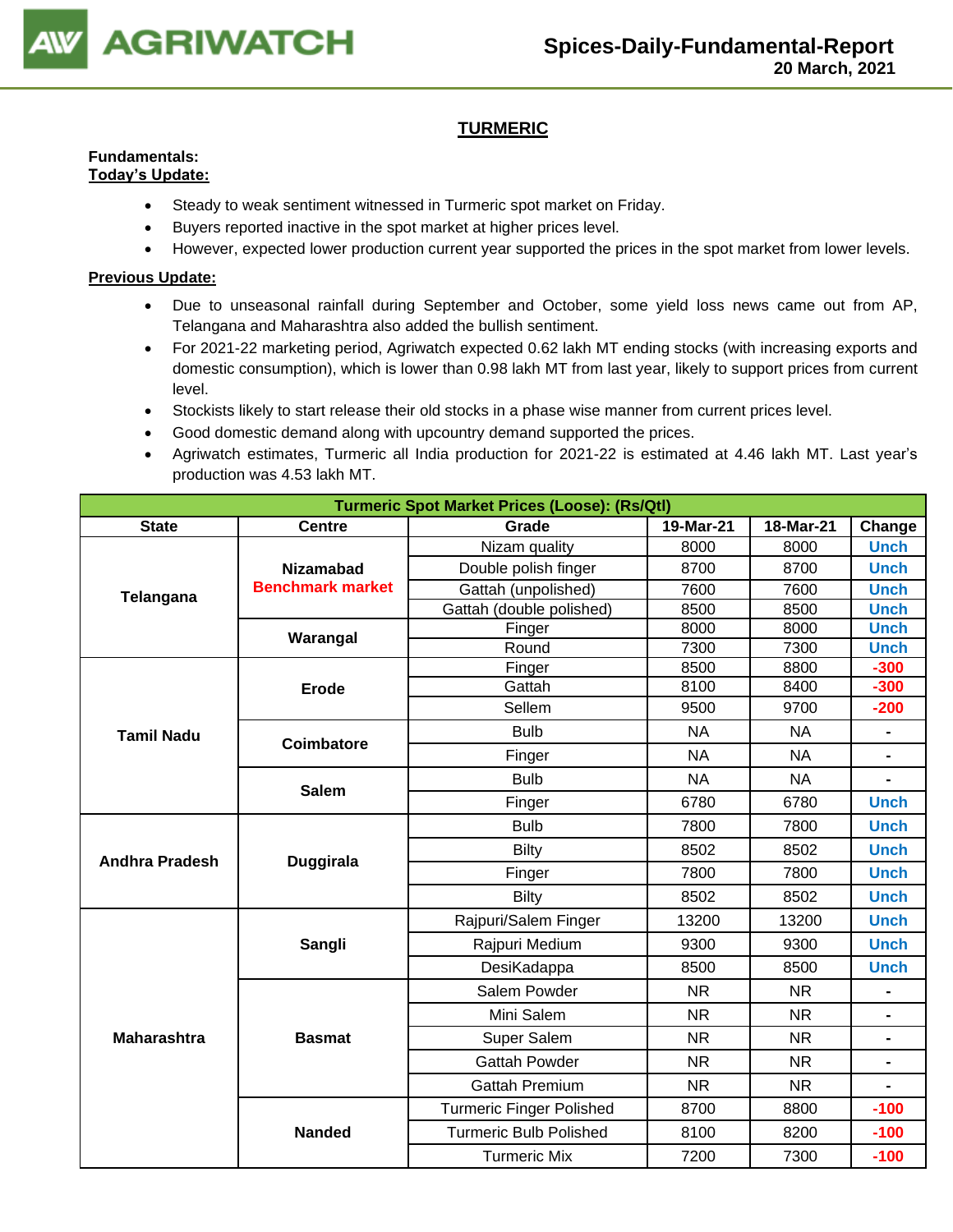

|                       |                  | Gattah                                                                                          | 8600      | 8600      | <b>Unch</b>          |
|-----------------------|------------------|-------------------------------------------------------------------------------------------------|-----------|-----------|----------------------|
| <b>Delhi</b>          | <b>Delhi</b>     | Mini Salem                                                                                      | 9500      | 9500      | <b>Unch</b>          |
|                       |                  | Finger Single Polished                                                                          | 9000      | 9000      | <b>Unch</b>          |
|                       |                  | <b>Finger Double Polished</b>                                                                   | 9500      | 9500      | <b>Unch</b>          |
| <b>State</b>          |                  | Arrival & Off-take in bags $*(1 \text{ bag} = 75 \text{ Kg}),\#(1 \text{ bag} = 60 \text{ Kg})$ |           |           |                      |
|                       | <b>Centre</b>    | <b>Parameter</b>                                                                                | 19-Mar-21 | 18-Mar-21 | Change               |
| Telangana             |                  | <b>Arrival</b>                                                                                  | 20000     | 22000     | $-2000$              |
|                       | <b>Nizamabad</b> | Off-take                                                                                        | 20000     | 22000     | $-2000$              |
|                       | Warangal         | <b>Arrival</b>                                                                                  | <b>NA</b> | <b>NA</b> |                      |
|                       |                  | <b>Arrival</b>                                                                                  | 8000      | 6000      | 2000                 |
| <b>Tamil Nadu</b>     | Erode            | Off-take                                                                                        | 8000      | 6000      | 2000                 |
|                       | Coimbatore       | <b>Arrival</b>                                                                                  | NA        | NA.       |                      |
|                       | <b>Salem</b>     | Arrival*                                                                                        | 0.1       | 0.1       | <b>Unch</b>          |
| <b>Andhra Pradesh</b> | <b>Duggirala</b> | Arrival*                                                                                        | NA.       | NA.       | $\blacksquare$       |
|                       | Sangli           | Arrival#                                                                                        | 17800     | 19000     | $-1200$              |
| <b>Maharashtra</b>    | <b>Basmat</b>    | Arrival*                                                                                        | NR.       | NR.       | $\blacksquare$       |
|                       | <b>Nanded</b>    | <b>Arrival</b>                                                                                  | 700       | 800       | $-100$               |
|                       |                  |                                                                                                 |           |           | <b>Arrival * Qtl</b> |

# **NCDEX-FUTURES MARKET**

| Turmeric        |        |      |      |      |       |               |             |       |           |
|-----------------|--------|------|------|------|-------|---------------|-------------|-------|-----------|
| <b>Contract</b> | +/-\$  | Open | High | Low  | Close | <b>Volume</b> | Vol. Change | Οl    | OI Change |
| Apr-21          | 10     | 8180 | 8220 | 7890 | 8198  | 4.245         | .060        | 8.315 | -105      |
| $Mav-21$        | 10     | 8300 | 8300 | 7960 | 8262  | .480          | -460        | 3.415 | 360       |
| <b>Jun-21</b>   | $-352$ | 8848 | 8672 | 8496 | 8496  | 10            |             | 70    | 10        |

| <b>Spread</b> | <b>Apr-21</b> | $Mav-21$ | <b>Jun-21</b> |
|---------------|---------------|----------|---------------|
| <b>Basis</b>  | $-198$        |          |               |
| Apr-21        |               | 64       |               |
| May-21        |               |          | 234           |

NB: Spot prices used for spread calculation is basis Nizamabad for Nizam grade. Basis = Spot prices– Near month futures.

### **NCDEX- STOCK POSITION**

| <b>Stocks</b>    | <b>Demat</b>  | <b>In-Process</b>        | Total         |
|------------------|---------------|--------------------------|---------------|
|                  | 18.03.2021    | 18.03.2021               | 18.03.2021    |
| Sangli           | 755           |                          | 755           |
| Erode            | $\sim$ $\sim$ | $\overline{\phantom{a}}$ | $\sim$ $\sim$ |
| <b>Nizamabad</b> | 60            |                          | 60            |
| Warangal         | $- -$         | $\overline{\phantom{a}}$ | $- -$         |

(**Quantity in MT)**

### **NCDEX Turmeric EED Wise Stock Position (Qty in MT) on 15th March, 2021**

| <b>EED</b>                            | Sangli (Desi<br>Cuddapah) | <b>Sangli</b><br>(Rajapore) | <b>Nizamabad</b> | <b>Nizamabad</b><br>(Farmer Polished) | <b>Basmat</b><br>(Salem) | <b>Total</b> |
|---------------------------------------|---------------------------|-----------------------------|------------------|---------------------------------------|--------------------------|--------------|
| $10$ -Aug-21                          | 733                       | $- -$                       | $- -$            | $- -$                                 | $- -$                    | 733          |
| $10-Sep-21$                           | 110                       | $- -$                       | $- -$            | $\sim$ $\sim$                         | $\sim$ $\sim$            | 110          |
| <b>Total</b>                          | 843                       | $- -$                       | $\sim$           | $- -$                                 | $\sim$                   | 843          |
| <b>*EDD</b> Evahange Deliverable Data |                           |                             |                  |                                       |                          |              |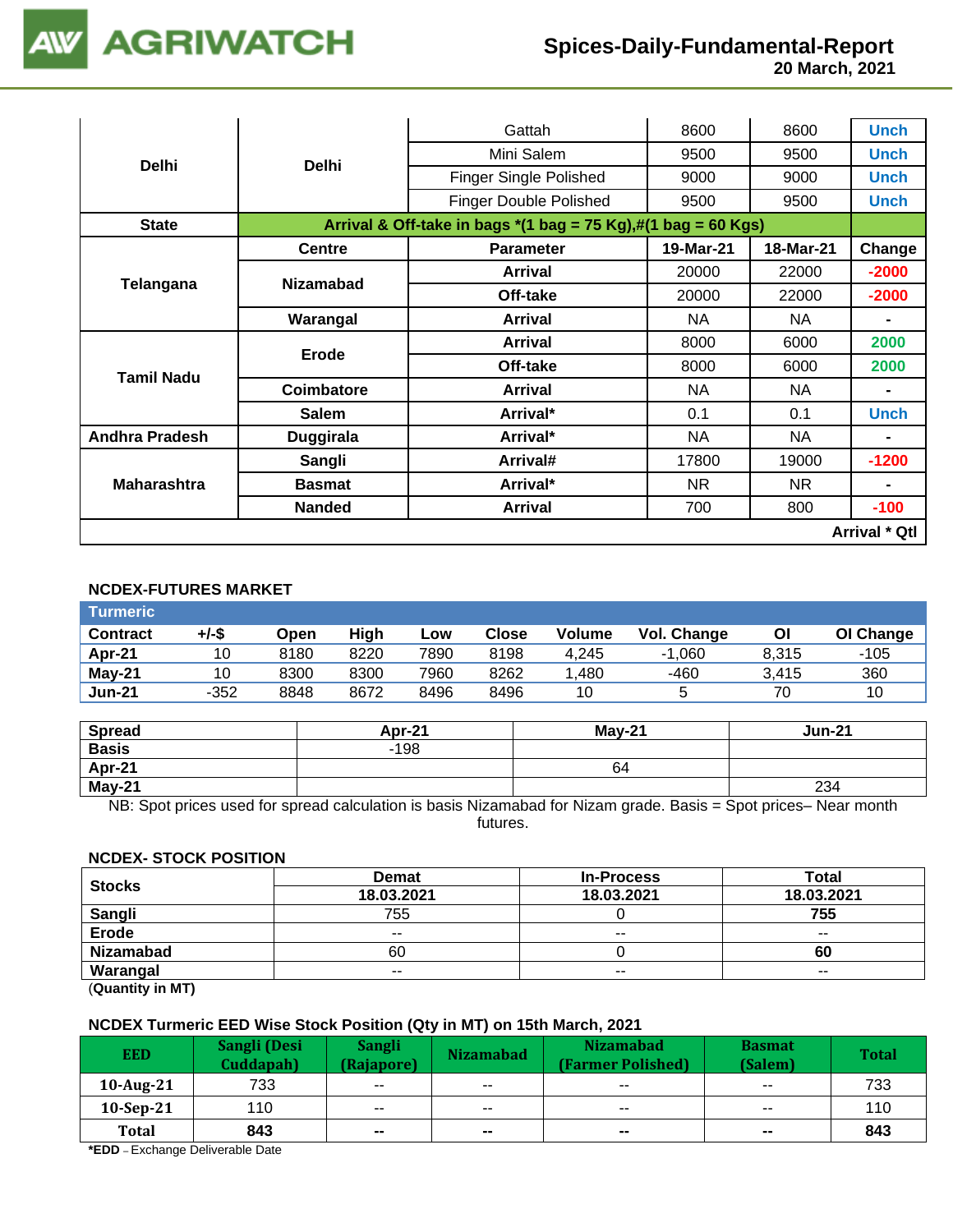

# **BLACK PEPPER**

# **Fundamentals:**

## **Today's Update:**

- Firm sentiment witnessed in pepper market on Friday.
- Lower supply reported as planters and stockists were expected further higher prices in coming days.
- Increasing domestic demand reported as people were more concerned about health and immunity stronger.
- As on 19th March, new pepper 500 G/L traded at Rs.35,500/-qtl, Rs.400/-qtl from previous day.

- According to VPA, pepper exported in the first 2 months of 2021 decreased sharply compared to the same period in 2020. According to the General Department of Vietnam Customs, pepper export in the first 2 months of 2021 of the whole country reached 30,291 tons, compared to the same period in 2020, the number of exports will decrease by 25.3%, (February is the month agreeing with the Lunar New Year holidays, coinciding with a time of shortage of containers and high transportation costs).
- Vietnam Pepper harvest season in 2021 is later than previous years due to the impact of climate change. Up to now, the whole country has harvested about 30-40% on average. By the end of April 2021, the harvest has basically been completed, so the output is not much.
- According to VPA, in 2020 Vietnam contributes 59% market share of global pepper exports with 285,292 tons. Followed by Brazil with 18% (equivalent to 89,756 tons), Indonesia with 11% (equivalent to 51,718 tons), and the rest is India with 15,924 tons.
- Agriwatch estimate, pepper production in current year (2020) 60,000 65,000 tons which will be higher than last year (2019) 45,000 tons.

|                                                              | As per trade sources, the total pepper output in the 2019-2020 crop year is estimated at 558,000 tons, still<br>significantly higher than the total consumption demand of 496,000 tons. |  |  |  |  |  |  |  |
|--------------------------------------------------------------|-----------------------------------------------------------------------------------------------------------------------------------------------------------------------------------------|--|--|--|--|--|--|--|
| <b>Black Pepper Spot Market Prices (Loose): (Rs/Qtl)</b>     |                                                                                                                                                                                         |  |  |  |  |  |  |  |
| State<br>19-Mar-21<br>18-Mar-21<br>Change<br>Grade<br>Centre |                                                                                                                                                                                         |  |  |  |  |  |  |  |

| <b>State</b> | <b>Centre</b>           | Grade                                  | 19-Mar-21 | 18-Mar-21 | Change |
|--------------|-------------------------|----------------------------------------|-----------|-----------|--------|
| Kerala       | Kochi                   | Ungarbled                              | 36500     | 36400     | 100    |
|              | <b>Benchmark market</b> | Garbled                                | 38500     | 38400     | 100    |
| Karnataka    | Chikkamagaluru          | Ungarbled                              | 37500     | 36500     | 1000   |
| <b>Delhi</b> | <b>New Delhi</b>        | Unpolished                             | 42500     | 41500     | 1000   |
|              |                         | 550 GL                                 | NA.       | NA        |        |
|              |                         | <b>Arrivals &amp; Off-take in Tons</b> |           |           |        |
| <b>State</b> | <b>Centre</b>           | <b>Parameter</b>                       | 19-Mar-21 | 18-Mar-21 | Change |
|              | Kochi                   | Arrivals                               | 35        | 55        | $-20$  |
| Kerala       |                         | Off-take                               | 35        | 55        | $-20$  |

| <b>Black Pepper FOB Prices (USD/MT)</b> |                                  |                          |                                           |                                            |                                        |                              |  |  |
|-----------------------------------------|----------------------------------|--------------------------|-------------------------------------------|--------------------------------------------|----------------------------------------|------------------------------|--|--|
| <b>Date</b>                             | <b>Brazil</b><br><b>ASTA 570</b> | ex Kochi<br>(India) ASTA | Lampung<br>(Indonesia)<br><b>ASTA 570</b> | Kuching (Sarawak,<br><b>Malaysia) ASTA</b> | <b>Ho Chi Minh</b><br>(Vietnam) 500g/l | Ho Chi<br><b>Minh 550g/l</b> |  |  |
| 09/03/21                                | 3100                             | 4986                     | 2846                                      | 3850                                       | 3205                                   | 3286                         |  |  |
| 10/03/21                                | 3100                             | 5002                     | 2846                                      | 3850                                       | 3205                                   | 3286                         |  |  |
| 12/03/21                                | 3400                             |                          | 2865                                      | 3950                                       | 3595                                   | 3635                         |  |  |
| 15/03/21                                | 3400                             | 5116                     | 3014                                      | 3950                                       | 3595                                   | 3635                         |  |  |
| 16/03/21                                | 3400                             | 5160                     | 3013                                      | 3950                                       | 3595                                   | 3635                         |  |  |
| 17/03/21                                | 3400                             | 5236                     | 3006                                      | 3950                                       | 3595                                   | 3635                         |  |  |
| 18/03/21                                | 3400                             | 5295                     | 3015                                      | 3950                                       | 3595                                   | 3635                         |  |  |
| 19/03/21                                | 3400                             |                          | 3002                                      | 3950                                       | 3595                                   | 3635                         |  |  |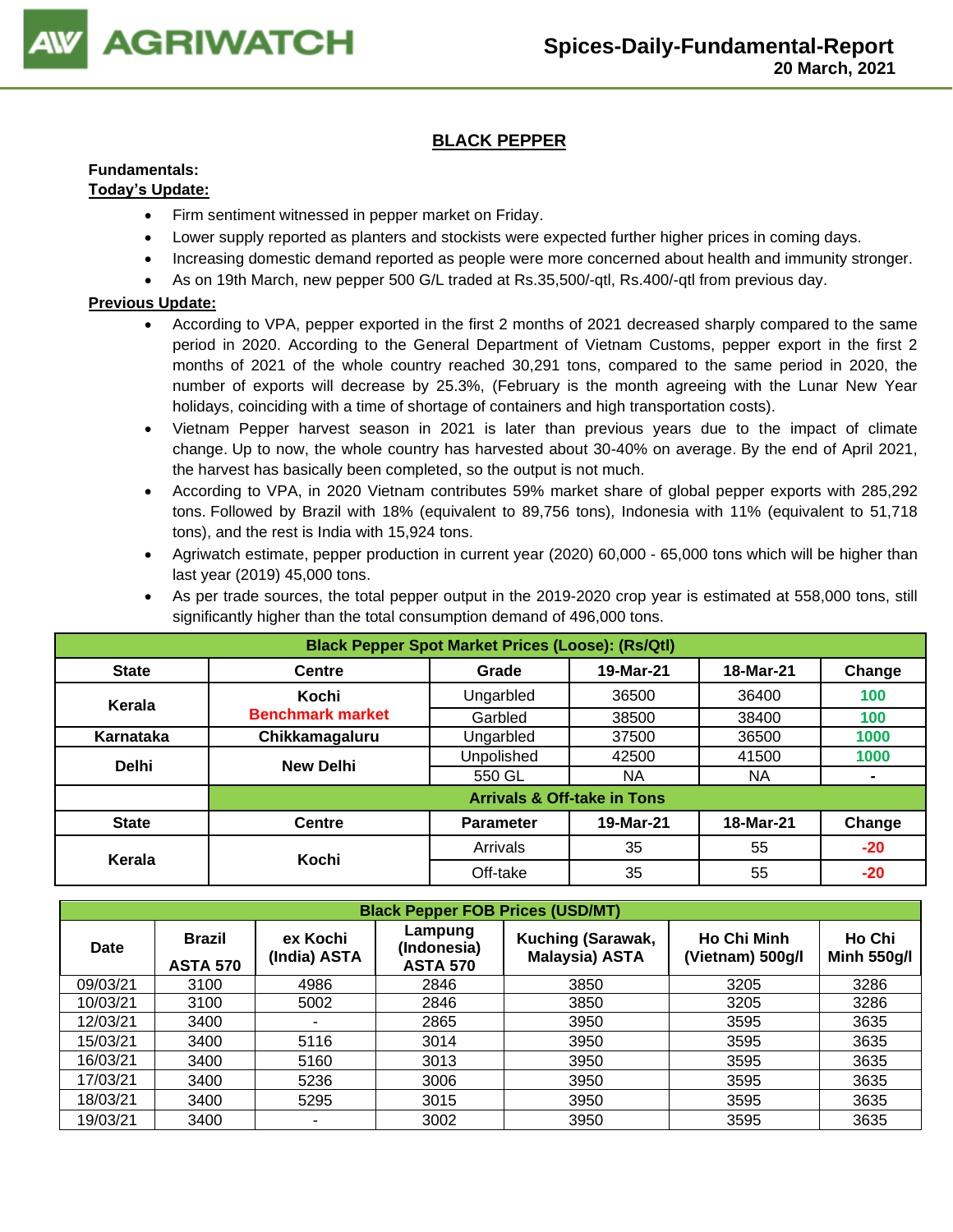

# **JEERA (CUMIN SEED)**

# **Fundamentals:**

## **Today's Update:**

• Continued mixed sentiment witnessed in Jeera spot market on Friday.

- Current higher temperature in Rajasthan growing regions like Jodhpur impacted Jeera standing crop quality and supported the prices. If high temperature continues or any unseasonal rainfall may support prices further in coming days.
- In Unjha benchmark market new crop supply reported at around 40,000 45,000 bags on an average daily basis.
- Buyers reported active at lower prices level. Export demand continuing at Unjha spot market.
- *As per Agriwatch production estimate, Jeera production for 2021-22 (marketing period) is estimated at 391,801 MT (around 71 lakh bags each of 55 kg) compared to last year's 451,451 MT (82 lakh bags).*

|              | Jeera (Cumin Seed) Spot Market Prices (Loose): (Rs/Qtl) |                                            |           |           |                      |  |  |  |  |  |
|--------------|---------------------------------------------------------|--------------------------------------------|-----------|-----------|----------------------|--|--|--|--|--|
| <b>State</b> | <b>Centre</b>                                           | Grade                                      | 19-Mar-21 | 18-Mar-21 | Change               |  |  |  |  |  |
|              | Unjha                                                   | Local                                      | 12500     | 12500     | <b>Unch</b>          |  |  |  |  |  |
|              | <b>Benchmark market</b>                                 | <b>NCDEX Quality</b>                       | 13900     | 13900     | <b>Unch</b>          |  |  |  |  |  |
|              |                                                         | Poojari type /Machine Cut                  | 14800     | 14800     | <b>Unch</b>          |  |  |  |  |  |
|              |                                                         | 1% Singapore                               | 13250     | 13250     | <b>Unch</b>          |  |  |  |  |  |
|              | <b>Mundra Port (FoR)</b>                                | 2% Singapore                               | 13000     | 13000     | <b>Unch</b>          |  |  |  |  |  |
| Gujarat      |                                                         | 1 % European                               | 13750     | 13750     | <b>Unch</b>          |  |  |  |  |  |
|              |                                                         | 2% European                                | 13500     | 13500     | <b>Unch</b>          |  |  |  |  |  |
|              | Rajkot                                                  | Local                                      | 13190     | 13200     | $-10$                |  |  |  |  |  |
|              | Patan                                                   | Local                                      | 13605     | 13950     | $-345$               |  |  |  |  |  |
|              | <b>Dhrol</b>                                            | Local                                      | <b>NA</b> | <b>NA</b> | $\blacksquare$       |  |  |  |  |  |
|              | Gondal                                                  | Local                                      | 13500     | 13750     | $-250$               |  |  |  |  |  |
|              | Jodhpur                                                 | Local                                      | 14800     | 14800     | <b>Unch</b>          |  |  |  |  |  |
|              | <b>Merta City</b>                                       | Local                                      | 13000     | <b>NA</b> |                      |  |  |  |  |  |
| Rajasthan    | <b>Nagaur</b>                                           | Local                                      | 14200     | 14000     | 200                  |  |  |  |  |  |
|              | <b>Anandpur Kalu</b>                                    | Local                                      | 14500     | 14500     | <b>Unch</b>          |  |  |  |  |  |
| <b>Delhi</b> | <b>New Delhi</b>                                        | Ganesh                                     | 15200     | 15200     | <b>Unch</b>          |  |  |  |  |  |
|              |                                                         | Poojari type / Machine Cut                 | 16200     | 16200     | <b>Unch</b>          |  |  |  |  |  |
|              |                                                         | Arrival & Off-take in bags (1 bag = 55 kg) |           |           |                      |  |  |  |  |  |
| <b>State</b> | <b>Centre</b>                                           | <b>Parameter</b>                           | 19-Mar-21 | 18-Mar-21 | Change               |  |  |  |  |  |
|              | Unjha                                                   | Arrival                                    | 50000     | 55000     | $-5000$              |  |  |  |  |  |
|              |                                                         | Off-take                                   | 50000     | 55000     | $-5000$              |  |  |  |  |  |
| Gujarat      | Rajkot                                                  | Arrival*                                   | <b>NA</b> | 9000      |                      |  |  |  |  |  |
|              | Patan                                                   | Arrival*                                   | 1235      | 1185      | 50                   |  |  |  |  |  |
|              | <b>Dhrol</b>                                            | Arrival*                                   | <b>NA</b> | <b>NA</b> |                      |  |  |  |  |  |
|              | Gondal                                                  | Arrival                                    | 6000      | 4000      | 2000                 |  |  |  |  |  |
|              | Jodhpur                                                 | Arrival                                    | 4000      | 3000      | 1000                 |  |  |  |  |  |
|              | <b>Merta City</b>                                       | Arrival                                    | 16000     | <b>NA</b> |                      |  |  |  |  |  |
| Rajasthan    | <b>Nagaur</b>                                           | Arrival                                    | 1500      | 2000      | $-500$               |  |  |  |  |  |
|              | <b>Anandpur Kalu</b>                                    | Arrival                                    | 800       | 800       | <b>Unch</b>          |  |  |  |  |  |
|              |                                                         |                                            |           |           | <b>Arrival * Qtl</b> |  |  |  |  |  |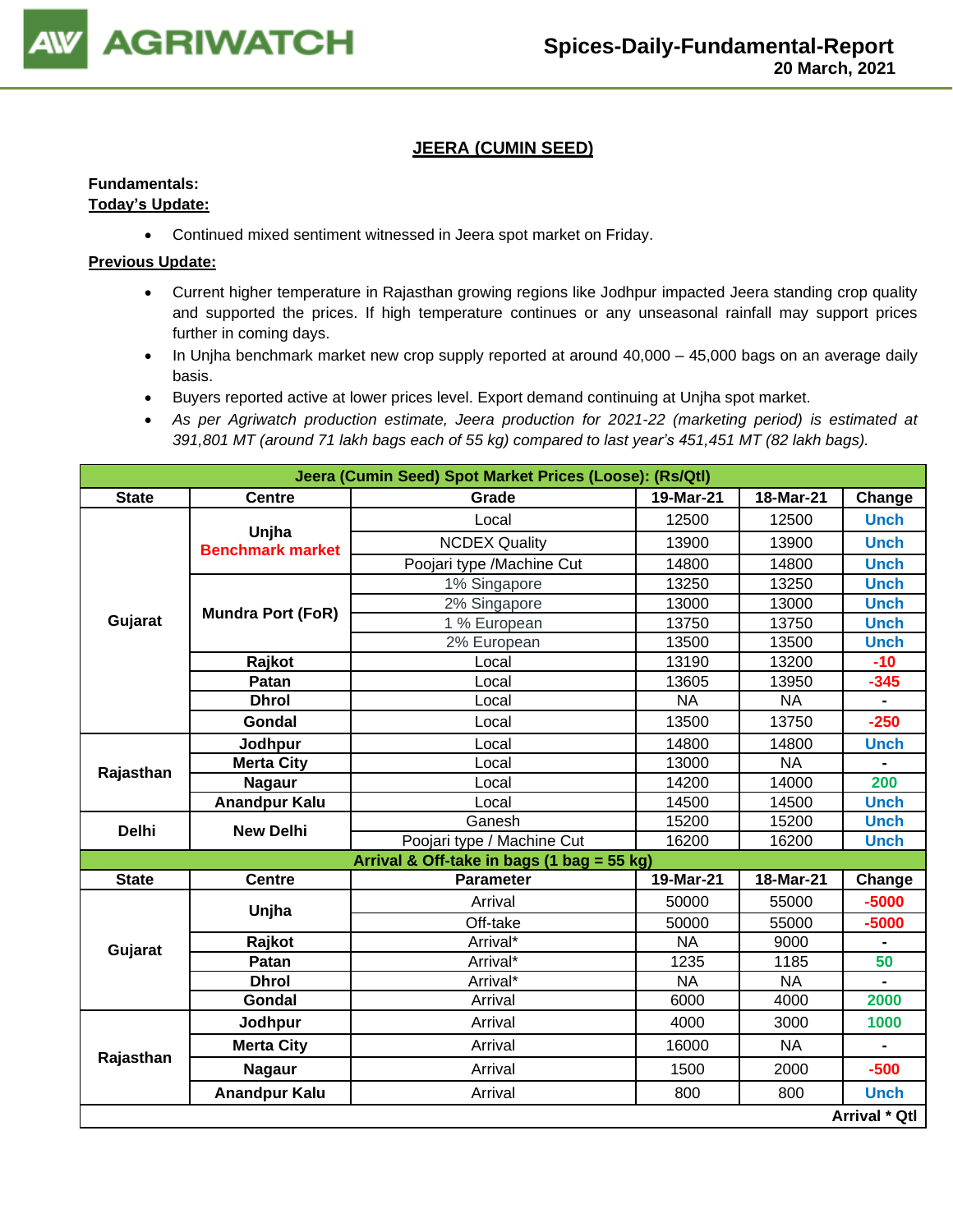#### **NCDEX-FUTURES MARKET**

| <b>Jeera (Cumin Seed)</b> |       |       |       |       |              |               |                    |       |           |  |
|---------------------------|-------|-------|-------|-------|--------------|---------------|--------------------|-------|-----------|--|
| <b>Contract</b>           | +/-\$ | Open  | High  | LOW   | <b>Close</b> | <b>Volume</b> | <b>Vol. Change</b> | Οl    | OI Change |  |
| Mar-21                    | $-10$ | 14650 | 14650 | 14640 | 14640        | 45            | 39                 | 291   | -42       |  |
| Apr-21                    | 30    | 14750 | 14830 | 14700 | 14820        | 1.521         | -48                | 4.281 | 69        |  |
| May-21                    | 65    | 14915 | 14995 | 14870 | 14980        | 288           | 117                | 540   | 162       |  |

| <b>Spread</b> | <b>Mar-21</b> | Apr-21 | May-21 |
|---------------|---------------|--------|--------|
| <b>Basis</b>  | $-740$        |        |        |
| Mar-21        |               | 180    |        |
| Apr-21        |               |        | 160    |

NB: Spread was done by taking Spot prices at Unjha or NCDEX Quality. Basis = Spot prices– Near month futures.

#### **NCDEX- STOCK POSITION**

| <b>Stocks</b> | <b>Demat</b>  | <b>In-Process</b> | Total                    |
|---------------|---------------|-------------------|--------------------------|
|               | 18.03.2021    | 18.03.2021        | 18.03.2021               |
| Jodhpur       | $\sim$ $\sim$ |                   | $\overline{\phantom{a}}$ |
| Uniha         | 1218          | 300               | 1518                     |

(**Quantity in MT)**

## **NCDEX Jeera (Cumin Seed) EED Wise Stock Position Qty in MT on 15th March, 2021**

| <b>EED</b>                         | <b>Jodhpur</b> | <b>Maiha</b> | <b>Total</b> |
|------------------------------------|----------------|--------------|--------------|
| $- -$                              | $- -$          | 685          | 685          |
| <b>Total</b>                       | $- -$          | 685          | 685          |
| *EDD.<br>Evebongo Deliverable Date |                |              |              |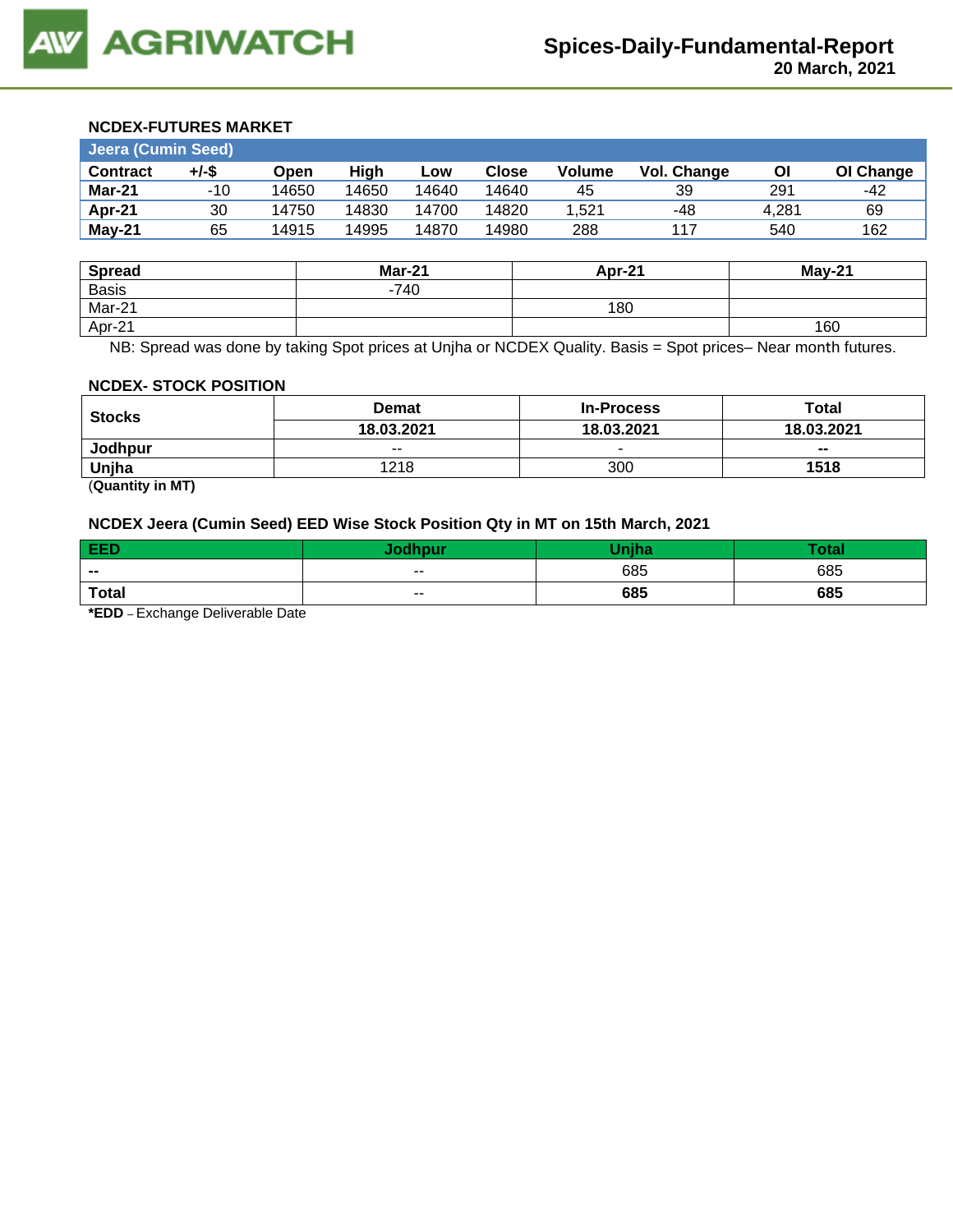

# **CARDAMOM**

#### **Fundamentals**

### **Today's Update:**

• Steady sentiments witnessed in Cardamom spot market on Friday.

### **Previous Update:**

- Buyers reported active in the spot market due to good domestic (20% reported increased) and international demand.
- As we expected earlier, new Cardamom supply pressurizes the prices from higher levels due to increased production.
- Agriwatch estimates for 2020-21, India's Cardamom production would be around 22,000 23,000 MT, due to favourable weather conditions. Last year it was 19,000 – 20,000 MT.
- Cardamom crop reported damaged in Guatemala so international demand shifted to India supported the prices.

| <b>Small Cardamom Spot Market Prices (Loose): (Rs/Kg)</b> |                         |                                            |           |           |                |  |  |
|-----------------------------------------------------------|-------------------------|--------------------------------------------|-----------|-----------|----------------|--|--|
| <b>State</b>                                              | <b>Auction Price</b>    |                                            | 19-Mar-21 | 18-Mar-21 | Change         |  |  |
| Kerala                                                    | Kochi                   | <b>Max price</b>                           | 1936      | <b>NA</b> |                |  |  |
|                                                           | <b>Benchmark market</b> | Avg. Price                                 | 1358      | <b>NA</b> | $\blacksquare$ |  |  |
|                                                           |                         | <b>Medium</b>                              | 1450      | 1450      | <b>Unch</b>    |  |  |
|                                                           |                         | 6.5 (Bold)                                 | 1550      | 1550      | <b>Unch</b>    |  |  |
| <b>Delhi</b>                                              | <b>New Delhi</b>        | 7 (Bold)                                   | 1650      | 1650      | <b>Unch</b>    |  |  |
|                                                           |                         | 7.5 (Bold)                                 | 1800      | 1800      | <b>Unch</b>    |  |  |
|                                                           |                         |                                            | 2150      | 2150      | <b>Unch</b>    |  |  |
|                                                           |                         | Large Cardamom Spot Market Prices: (Rs/Kg) |           |           |                |  |  |
| <b>Sikkim</b>                                             | Singtam                 | <b>Badadana</b>                            | <b>NA</b> | <b>NA</b> |                |  |  |
|                                                           | Singtam                 | Chotadana                                  | <b>NA</b> | <b>NA</b> | $\blacksquare$ |  |  |
|                                                           | Gangtok                 | <b>Badadana</b>                            | <b>NA</b> | <b>NA</b> |                |  |  |
|                                                           | Gangtok                 | Chotadana                                  | <b>NA</b> | <b>NA</b> | $\blacksquare$ |  |  |
|                                                           | <b>Siliguri</b>         | <b>Badadana</b>                            | NA        | NA        | $\blacksquare$ |  |  |
| <b>West Bengal</b>                                        | Siliguri                | Chotadana                                  | <b>NA</b> | <b>NA</b> | $\blacksquare$ |  |  |
|                                                           |                         | Arrival & Off-take in Kg                   |           |           |                |  |  |
| <b>State</b>                                              | <b>Parameter</b>        | <b>Centre</b>                              | 19-Mar-21 | 18-Mar-21 | Change         |  |  |
| Kerala                                                    | Kochi                   | <b>Arrivals</b>                            | 67414     | <b>NA</b> |                |  |  |
|                                                           |                         | Off-take                                   | 67206     | <b>NA</b> |                |  |  |

### **MCX-FUTURES MARKET**

| <b>Cardamom</b> |                          |                          |               |               |              |                          |                    |           |           |
|-----------------|--------------------------|--------------------------|---------------|---------------|--------------|--------------------------|--------------------|-----------|-----------|
| <b>Contract</b> | $+/-$ \$                 | Open                     | High          | Low           | <b>Close</b> | <b>Volume</b>            | <b>Vol. Change</b> | <b>OI</b> | OI Change |
| <b>Feb-21</b>   | $- -$                    | $- -$                    | $- -$         | $- -$         | $- -$        | $- -$                    | $- -$              | $- -$     | $- -$     |
| <b>Mar-21</b>   | $\overline{\phantom{a}}$ | $\overline{\phantom{a}}$ | $\sim$ $\sim$ | $\sim$ $\sim$ | $- -$        | $- -$                    | $- -$              | $- -$     | $- -$     |
| <b>Apr-21</b>   | $-$                      | $-$                      | $- -$         | $-$           | $-$          | $\overline{\phantom{a}}$ | $- -$              | $- -$     | $- -$     |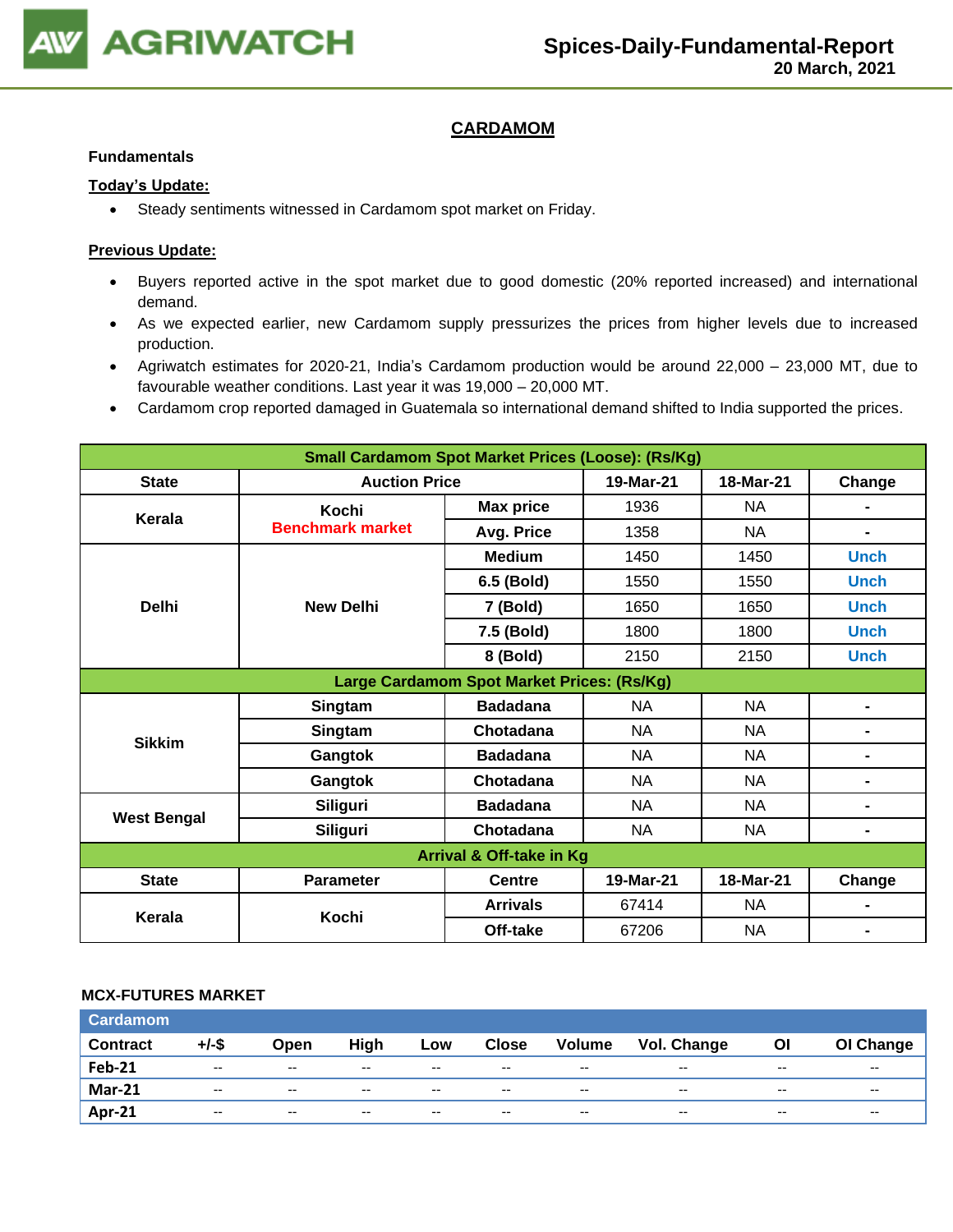

| <b>Spread</b>   | <b>Feb-21</b> | <b>Mar-21</b>            | April-21 |
|-----------------|---------------|--------------------------|----------|
| Basis<br>Feb-21 | $\sim$        | $\overline{\phantom{a}}$ | $- -$    |
|                 | $- -$         | $- -$                    | $- -$    |
| <b>Mar-21</b>   | $- -$         | $- -$                    | $- -$    |

NB: Spread was done by taking Spot prices of Average quality prices. Basis = Spot prices– Near month futures.

### **MCX- STOCK POSITION**

| <b>Stocks</b> | <b>Demat</b>             | <b>In-Process</b>        | Total                    |
|---------------|--------------------------|--------------------------|--------------------------|
|               | 18.03.2021               | 18.03.2021               | 18.03.2021               |
| Vandanmedu    | $\overline{\phantom{0}}$ | $\overline{\phantom{0}}$ | $\overline{\phantom{0}}$ |
| T.N.(Bodi)    | $-$                      | $-$                      | $- -$                    |
|               |                          |                          |                          |

(**Quantity in MT)**

# **MCX Cardamom EED Wise Stock Position Qty in MT on 01st March, 2021**

| EED                      | <b>Vandanmedu</b> | T.N.(Bodi) | -<br>Total |
|--------------------------|-------------------|------------|------------|
| $\blacksquare$           | $- -$             | $- -$      | $- -$      |
| $\overline{\phantom{a}}$ | $- -$             | $- -$      | $- -$      |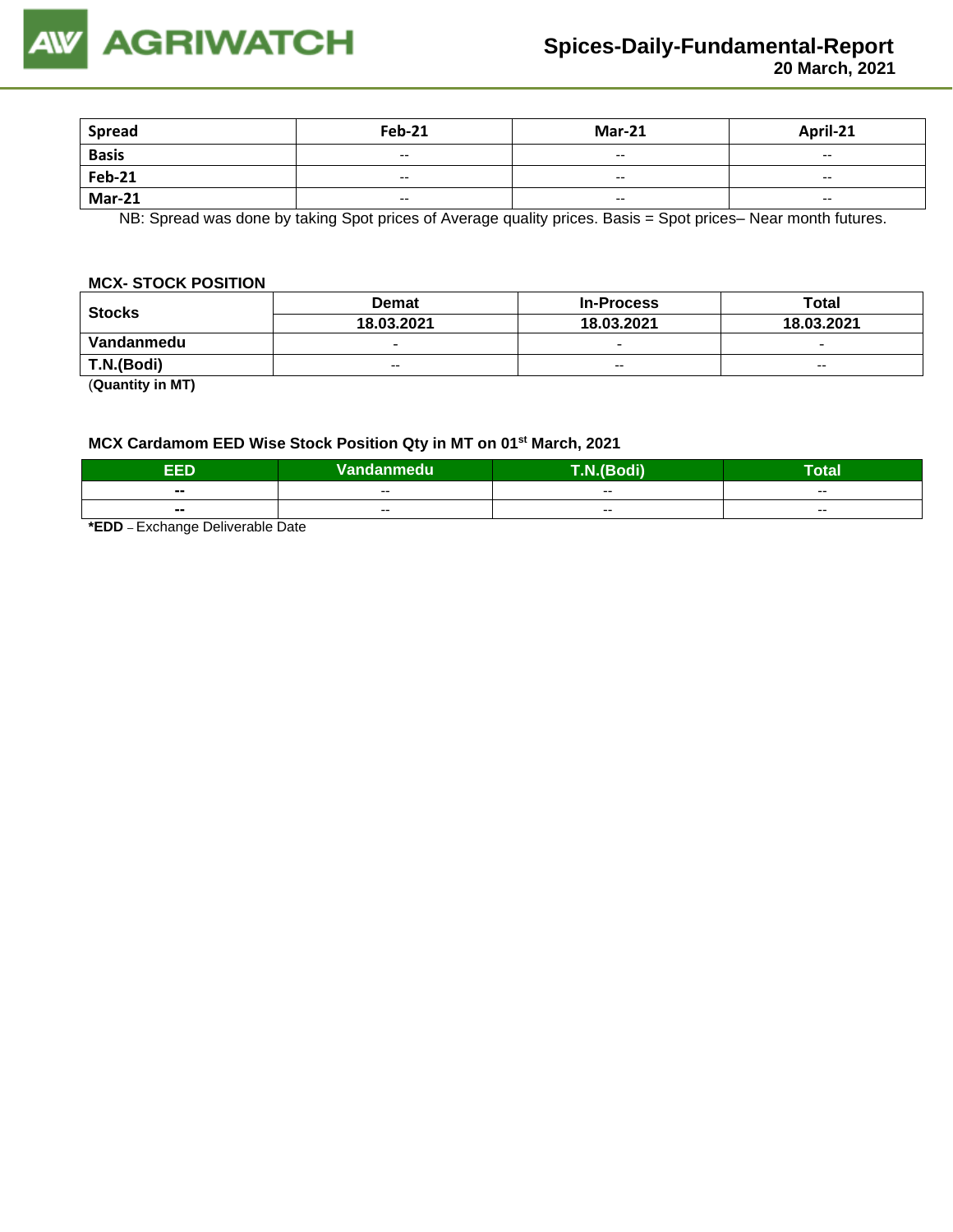

# **CORIANDER SEED**

# **Fundamentals:**

# **Today's Update:**

• By and large steady sentiment witnessed in Coriander spot market on Friday.

- Buyers are likely to be active further from current level to go for active buying as ending stocks slowly come down.
- Increasing supply put cap on prices from higher levels, however buyers likely to become active in the spot market from lower levels in coming days.
- New crop arrivals started with higher moisture content in MP, Gujarat and Rajasthan major mandi.
- *Agriwatch estimates lower ending stocks for 2021-22 (marketing year) likely to support Coriander prices in coming days.*
- *As per Agriwatch production estimate, Coriander production for 2021-22 (marketing year) is estimated at 342,435 MT (85 lakh bags) compared to last year's 352,316 MT (88 lakh bags, 1 bag = 40 kg).*
- Coriander sowing finished in Rajasthan, Madhya Pradesh and Gujarat growing regions. As per trade information, area may go down in MP and Rajasthan, however in Gujarat sowing area reported higher.
- We expect 2021-22 marketing year likely to be good for Coriander.

| <b>Coriander Spot Market Prices (Loose): (Rs/Qtl)</b> |                          |               |           |           |                |  |  |  |  |
|-------------------------------------------------------|--------------------------|---------------|-----------|-----------|----------------|--|--|--|--|
| <b>State</b>                                          | <b>Centre</b>            | Grade (New)   | 19-Mar-21 | 18-Mar-21 | Change         |  |  |  |  |
|                                                       |                          | Eagle         | 6700      | 6700      | <b>Unch</b>    |  |  |  |  |
|                                                       | Kota<br><b>Benchmark</b> | Eagle(Split)  | 7000      | 7000      | <b>Unch</b>    |  |  |  |  |
|                                                       | market                   | Badami        | 6400      | 6400      | <b>Unch</b>    |  |  |  |  |
|                                                       |                          | Badami(Split) | 6700      | 6700      | <b>Unch</b>    |  |  |  |  |
|                                                       |                          | Eagle         | 6400      | Closed    | -              |  |  |  |  |
|                                                       |                          | Eagle(Split)  | 6400      | Closed    | $\blacksquare$ |  |  |  |  |
|                                                       | Ramganj                  | Badami        | 5900      | Closed    | -              |  |  |  |  |
| Rajasthan                                             |                          | Badami(Split) | 5900      | Closed    | $\blacksquare$ |  |  |  |  |
|                                                       |                          | Scooter       | 7300      | Closed    |                |  |  |  |  |
|                                                       | <b>Baran</b>             | Eagle         | 6200      | 6700      | $-500$         |  |  |  |  |
|                                                       |                          | Badami        | 5800      | 6400      | $-600$         |  |  |  |  |
|                                                       |                          | Eagle         | 6200      | Closed    |                |  |  |  |  |
|                                                       | <b>Bhawani</b>           | Badami        | 6000      | Closed    |                |  |  |  |  |
|                                                       |                          | Scooter       | 6400      | Closed    | -              |  |  |  |  |
|                                                       |                          | Double Paroot | <b>NA</b> | Closed    | $\blacksquare$ |  |  |  |  |
|                                                       |                          | Badami        | 6100      | 6100      | <b>Unch</b>    |  |  |  |  |
|                                                       | Guna                     | Eagle         | 6600      | 6400      | 200            |  |  |  |  |
| <b>Madhya Pradesh</b>                                 |                          | Scooter       | 7200      | 7200      | <b>Unch</b>    |  |  |  |  |
|                                                       |                          | Badami        | 6400      | 6400      | <b>Unch</b>    |  |  |  |  |
|                                                       | <b>Neemuch</b>           | Eagle         | 6700      | 6700      | <b>Unch</b>    |  |  |  |  |
|                                                       |                          | Scooter       | 7600      | 7600      | <b>Unch</b>    |  |  |  |  |
| Gujarat                                               | Gondal                   | Badami        | 6500      | 6500      | <b>Unch</b>    |  |  |  |  |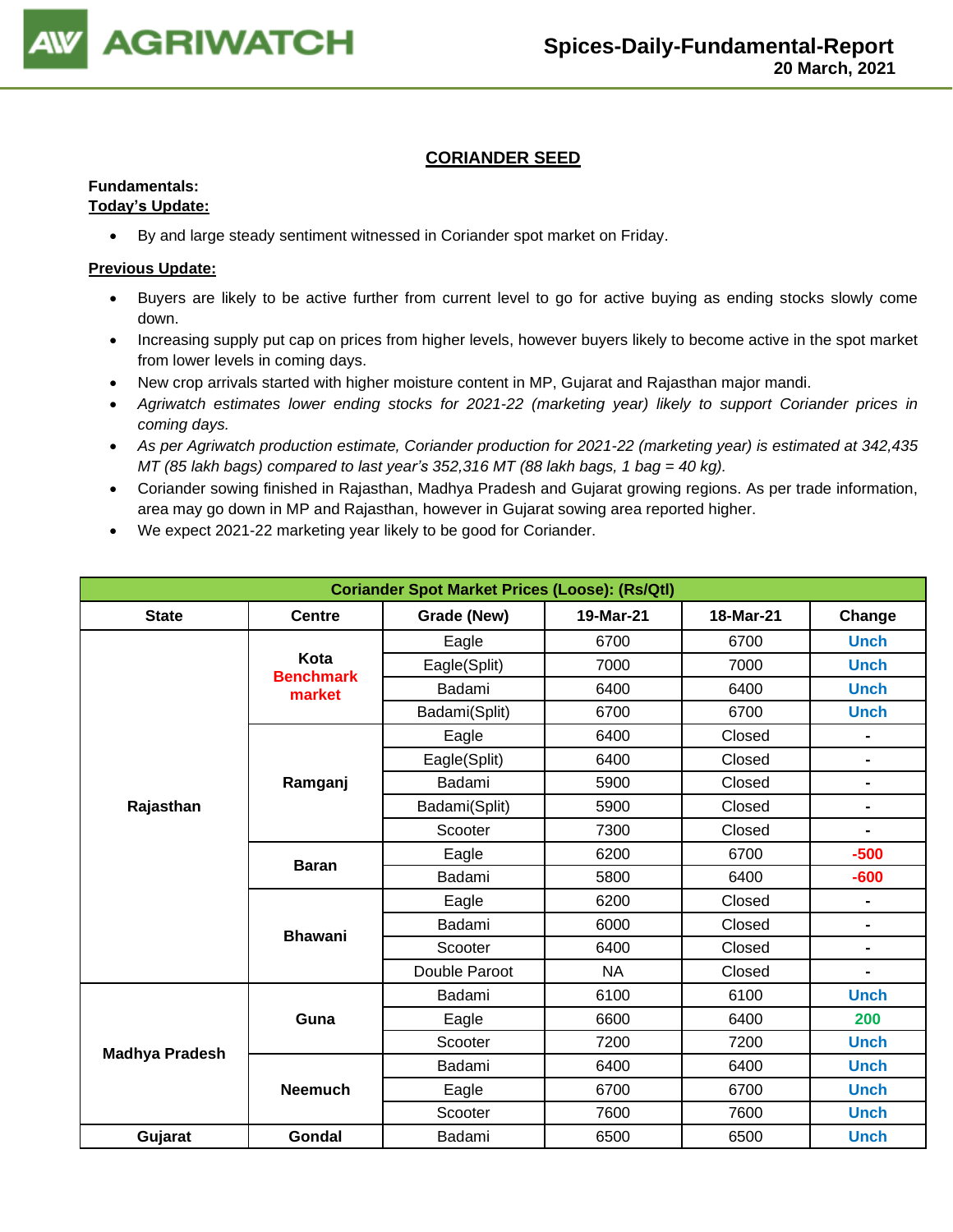

 **20 March, 2021**

|                       |                        | Eagle                                             | 6750  | 6750   | <b>Unch</b>    |  |
|-----------------------|------------------------|---------------------------------------------------|-------|--------|----------------|--|
|                       |                        | Eagle (Dal)                                       | 8500  | 8500   | <b>Unch</b>    |  |
| <b>Delhi</b>          | Khari Baoli<br>(Delhi) | Eagle                                             | 10100 | 10100  | <b>Unch</b>    |  |
|                       |                        | Scooter                                           | 12000 | 12000  | <b>Unch</b>    |  |
|                       |                        | Arrival & Off-take in bags (1 bag = 40 kg)        |       |        |                |  |
| <b>State</b>          |                        | <b>Centre</b><br>19-Mar-21<br>18-Mar-21<br>Change |       |        |                |  |
|                       | Kota                   | Arrival                                           | 5000  | 5000   | <b>Unch</b>    |  |
|                       |                        | Offtake                                           | 5000  | 5000   | <b>Unch</b>    |  |
|                       | Ramganj                | Arrival                                           | 25000 | Closed |                |  |
|                       |                        | Offtake                                           | 25000 | Closed |                |  |
| Rajasthan             |                        | Arrival                                           | 5000  | 6000   | $-1000$        |  |
|                       | <b>Baran</b>           | Offtake                                           | 5000  | 6000   | $-1000$        |  |
|                       | <b>Bhawani</b>         | Arrival                                           | 1000  | Closed | $\blacksquare$ |  |
|                       |                        | Offtake                                           | 1000  | Closed | ٠              |  |
|                       | Guna                   | Arrival                                           | 10000 | 20000  | $-10000$       |  |
|                       |                        | Offtake                                           | 10000 | 20000  | $-10000$       |  |
| <b>Madhya Pradesh</b> |                        | Arrival                                           | 1100  | 1100   | <b>Unch</b>    |  |
|                       | <b>Neemuch</b>         | Offtake                                           | 1100  | 1100   | <b>Unch</b>    |  |

### **NCDEX-FUTURES MARKET**

| <b>Coriander</b> |        |      |      |      |       |               |             |       |           |
|------------------|--------|------|------|------|-------|---------------|-------------|-------|-----------|
| <b>Contract</b>  | +/-\$  | Open | High | Low  | Close | <b>Volume</b> | Vol. Change | ΟI    | OI Change |
| Apr-21           | $-102$ | 7200 | 7254 | 6940 | 7126  | 2.705         | .380        | 6.825 | 15        |
| May-21           | -98    | 7288 | 7320 | 7026 | 7220  | 1.300         | 505         | 2.075 | 380       |
| <b>Jun-21</b>    |        | 7408 | 7408 | 7408 | 7408  |               |             |       |           |

| Spread       | Apr-21 | $May-21$ | <b>Jun-21</b> |
|--------------|--------|----------|---------------|
| <b>Basis</b> | $-426$ |          |               |
| Apr-21       |        | 94       |               |
| May-21       |        |          | 188           |

NB: Spread was done by taking Spot prices of Average quality prices at Kota. Basis = Spot prices– Near month futures

#### **NCDEX- STOCK POSITION**

| <b>Stocks</b>                                  | <b>Demat</b> | <b>In-Process</b> | Total          |
|------------------------------------------------|--------------|-------------------|----------------|
|                                                | 18.03.2021   | 18.03.2021        | 18.03.2021     |
| <b>Baran</b>                                   | -            |                   | $\blacksquare$ |
| Gondal                                         | 467          | 129               | 596            |
| Kota                                           | 326          | 129               | 455            |
| Ramganj                                        | -            | $\sim$            | $\blacksquare$ |
| $\mathbf{A}$ and $\mathbf{A}$ and $\mathbf{A}$ |              |                   |                |

(**Quantity in MT)**

## **NCDEX Coriander EED Wise Stock Position Qty in MT on 15th March, 2021**

| EED                                 |     | Kota | Ramganj Mandi | Tata |
|-------------------------------------|-----|------|---------------|------|
| $10-Sep-21$                         | 368 | 148  |               | 516  |
| Total                               | 368 | 148  |               | 516  |
| $\sim$ $\sim$ $\sim$ $\sim$<br>$ -$ | .   |      |               |      |